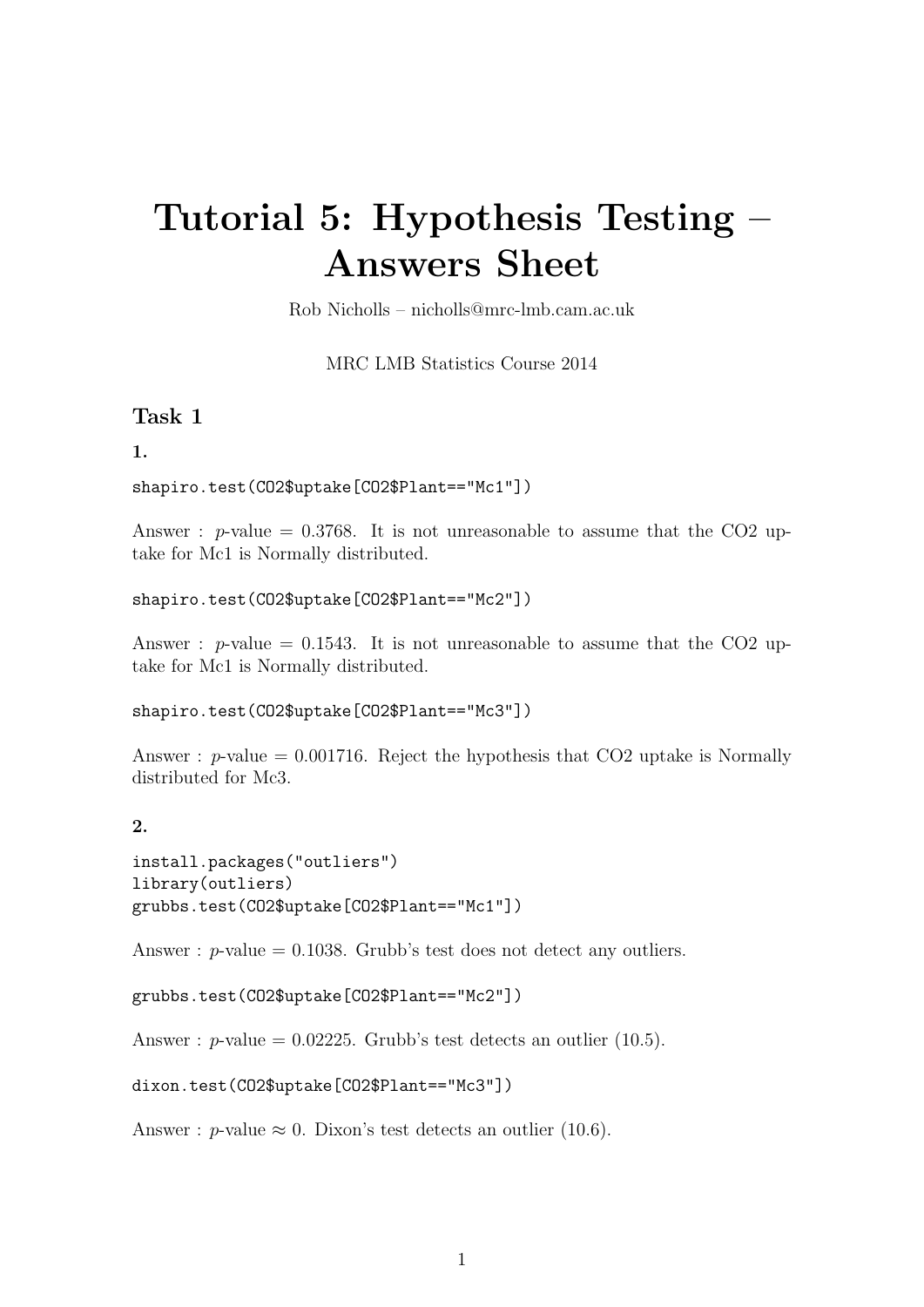# Task 2

1.

hist(LakeHuron) qqnorm(LakeHuron)

# 2.

```
shapiro.test(LakeHuron)
```
Answer :  $p$ -value = 0.3271. It is not unreasonable to assume that the data are Normally distributed.

# 3.

```
t.test(LakeHuron,mu=578)
```
Answer : p-value  $\approx 0$ . We can reject the hypothesis that  $\mu = 578$ .

# 4.

95% confidence interval: [578.7398, 579.2684].

# 5.

The only integer value that could reasonably equal the mean is 579.

# Task 3

# 1.

hist(Nile) qqnorm(Nile)

# 2.

```
shapiro.test(Nile)
```
Answer :  $p$ -value = 0.04072. Reject the hypothesis that the data are Normally distributed.

# 3.

Choosing to use either the sign test or the Wilcoxon test is acceptable. Choosing to use the sign test over the Wilcoxon test on the grounds of potential asymmetry of the distribution is a particularly acceptable choice. However, for the sake of gathering maximal information, it may be best to consider the results of both tests:

binom.test(sum(Nile>850),length(Nile)) wilcox.test(Nile,mu=850)

Answer : p-value = 0.1933 from the sign test, and p-value = 0.0008844 from the Wilcoxon test. The data are not entirely symmetric, so the assumptions for the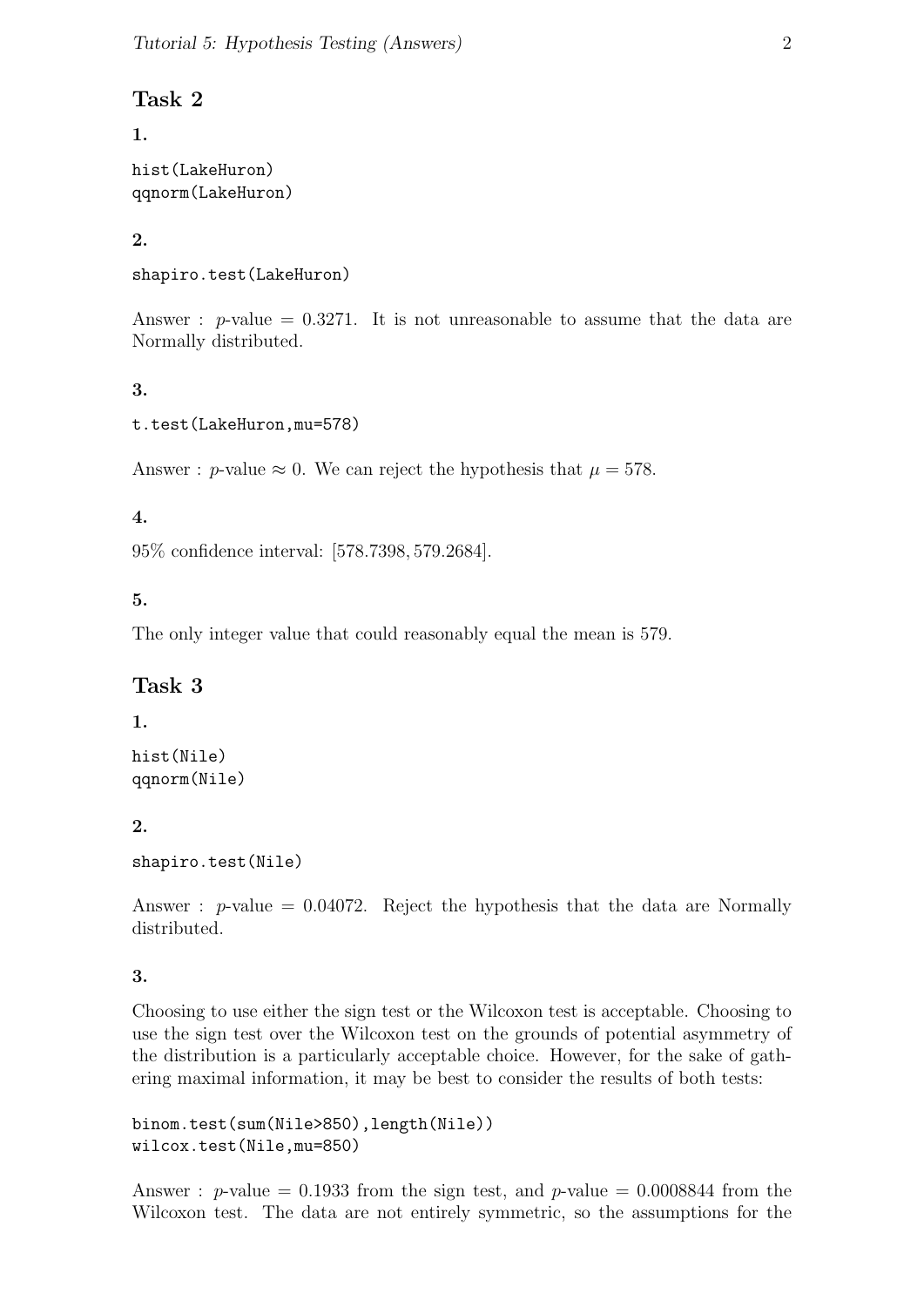Wilcoxon test may not be valid. However, the lack of significance achieved by the sign test may be due to lack of power. Consequently, it is not clear whether or not the hypothesis that the median is 850 should be rejected. If type II errors are deemed 'worse' than type I errors, then it may be prudent to not reject the hypothesis in this case, due to the ambiguity, but nevertheless acknowledge the fact that evidence has been gained that may support rejection of the hypothesis. As such, further testing would be required in order to reach a solid conclusion.

binom.test(sum(Nile>950),length(Nile)) wilcox.test(Nile,mu=950)

Answer : p-value =  $0.0352$  from the sign test, and p-value =  $0.05503$  from the Wilcoxon test. The sign test rejects the hypothesis that the median is 950, whilst the Wilcoxon test does not. On the basis that the sign test makes reasonable assumptions, and achieves significance despite low power, it is reasonable to reject the hypothesis in this case. Indeed, the lack of significance achieved by the Wilcoxon test may be due to incorrect assumptions regarding symmetry of the data.

#### 4.

t.test(Nile,mu=880)

Answer :  $p$ -value = 0.0221.

wilcox.test(Nile,mu=880)

Answer :  $p$ -value = 0.08039.

The hypothesis that  $\mu = 880$  is rejected when using a t-test, but not rejected when using the Wilcoxon test.

#### 5.

An argument could be made for using either the t-test or Wilcoxon test in this case.

On the one hand, we have established that the data cannot be considered Normally distributed, using the Shapiro-Wilk Normality test. Consequently, the assumptions for using the t-test to test for differences in the mean may be violated, and thus we should use the Wilcoxon signed-rank test in order to test for differences in the median.

On the other hand, note that the dataset comprises many observations. Consequently, whilst the data may not be Normally distributed, it may be reasonable to assume that the sampling distribution of the mean  $(\bar{x})$  is Normally distributed (as a direct consequence of the Central Limit Theorem, since the number of observations is large and the data are not too non-Normal). Consequently, the assumptions made by the t-test may be justified.

Ultimately, in such a case the decision regarding whether or not the hypothesis should be rejected should depend on context. Specifically, the consequences of a type I versus a type II error should be considered. If incorrect rejection of the hypothesis (i.e. type I error) would have catastrophic consequences then the default would be to decide that the results are inconclusive, thus fail to reject the hypothesis – this would amount to using the Wilcoxon test in this case. By default, this is considered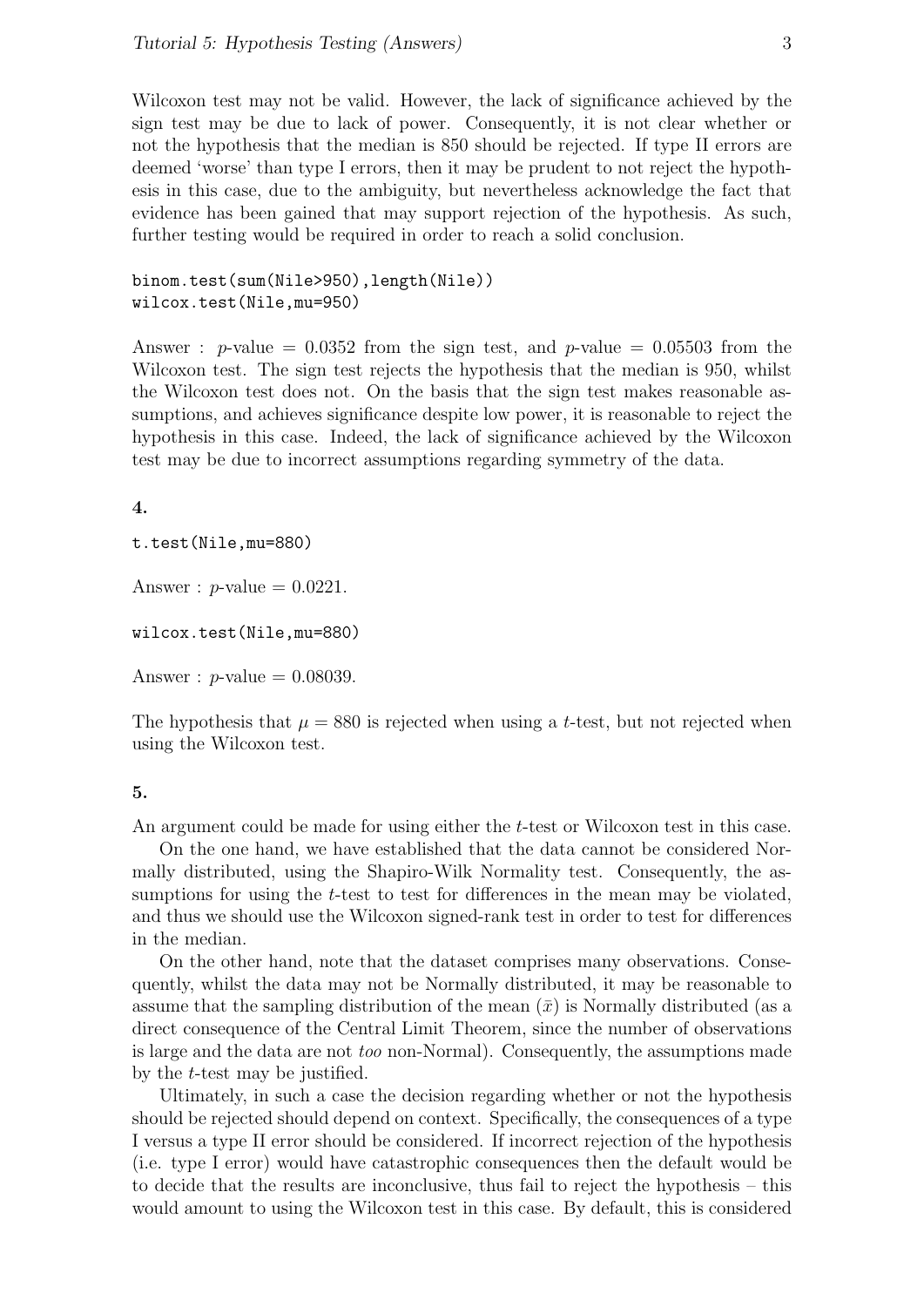more prudent than choosing to reject a hypothesis in the absence of unambiguously conclusive evidence (i.e. significance achieved from a test performed with reasonable assumptions). Of course, failing to reject a hypothesis always leaves room for further investigation (e.g. collecting more data or performing other statistical tests) whereas rejecting a hypothesis essentially leaves little room for subsequent investigation (since hypothesis rejection essentially amounts to statistical contradiction).

In summary, an argument could be made for using either the t-test or Wilcoxon test in this case. However, it might be more prudent to use the Wilcoxon test, failing to reject the hypothesis, but at the same time acknowledging that this conclusion is borderline/inconclusive. Consequently, further investigation would be required in order to draw more solid conclusions.

# Task 4

1.

```
hist(CO2$uptake)
qqnorm(CO2$uptake)
```
## 2.

```
shapiro.test(CO2$uptake)
```
Answer :  $p$ -value = 0.0007908. Reject the hypothesis that the data are Normally distributed.

3.

```
x = CO2[CO2$conc<300, ]boxplot(x$uptake∼x$Treatment)
```

```
for(i in levels(x$Treatment)){
print(shapiro.test(x$uptake[x$Treatment==i]))
}
```
Answer : p-value =  $0.4138$  for nonchilled; p-value =  $0.07255$  for chilled. Cannot reject the hypothesis that the data are Normally distributed for either treatment.

var.test(x\$uptake∼x\$Treatment)

Answer :  $p$ -value = 0.8637. Cannot reject the hypothesis that the variances are equal.

```
t.test(x$uptake∼x$Treatment,var.equal=TRUE,alternative="greater")
```
Answer :  $p$ -value = 0.05681. Cannot reject the hypothesis. Therefore, cannot conclude that the average CO2 uptake for nonchilled plants is significantly greater than for chilled plants, for concentrations less than 300mL/L.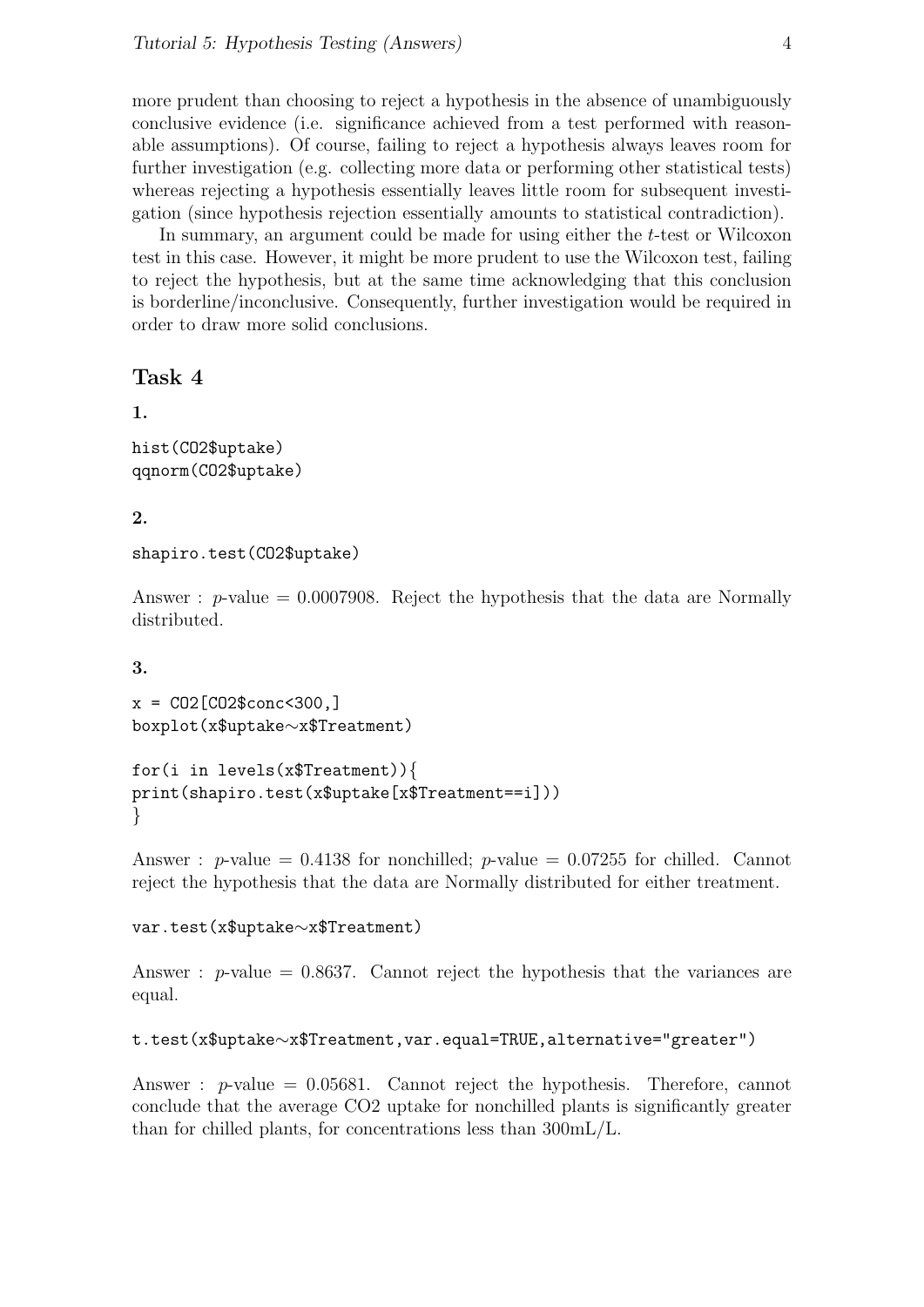```
4.
x = CO2[CO2$conc>300,]
boxplot(x$uptake∼x$Treatment)
for(i in levels(x$Treatment)){
print(shapiro.test(x$uptake[x$Treatment==i]))
}
```
Answer : p-value =  $0.04062$  for nonchilled; p-value =  $0.003608$  for chilled. Reject the hypothesis that the data are Normally distributed for both treatments (note that we cannot assume that both distributions are Normal, even when applying the Bonferroni correction).

# wilcox.test(x\$uptake∼x\$Treatment,alternative="greater")

Answer :  $p$ -value = 0.006669. Reject the hypothesis. Therefore, conclude that the average CO2 uptake for nonchilled plants is significantly greater than for chilled plants, for concentrations greater than 300mL/L.

5.

```
x = CO2[CO2$conc>400.]boxplot(x$uptake∼x$Type)
for(i in levels(x$Type)){
print(shapiro.test(x$uptake[x$Type==i]))
}
```
Answer : p-value =  $0.9025$  for Quebec; p-value =  $0.1593$  for Mississippi. Cannot reject the hypothesis that the data are Normally distributed for either type.

# var.test(x\$uptake∼x\$Type)

Answer :  $p$ -value = 0.002558. Reject the hypothesis that the variances are equal.

# t.test(x\$uptake∼x\$Type)

Answer : p-value  $\approx 0$ . Reject the hypothesis. Therefore, conclude that the average CO2 uptake is significantly different in the plants from Quebec and Mississippi, for concentrations greater than 400mL/L.

# 6.

The conclusions that:

- 1. the average CO2 uptake for nonchilled plants is significantly greater than for chilled plants, for concentrations greater than 300mL/L, and
- 2. the average CO2 uptake is significantly different in the plants from Quebec and Mississippi, for concentrations greater than 400mL/L,